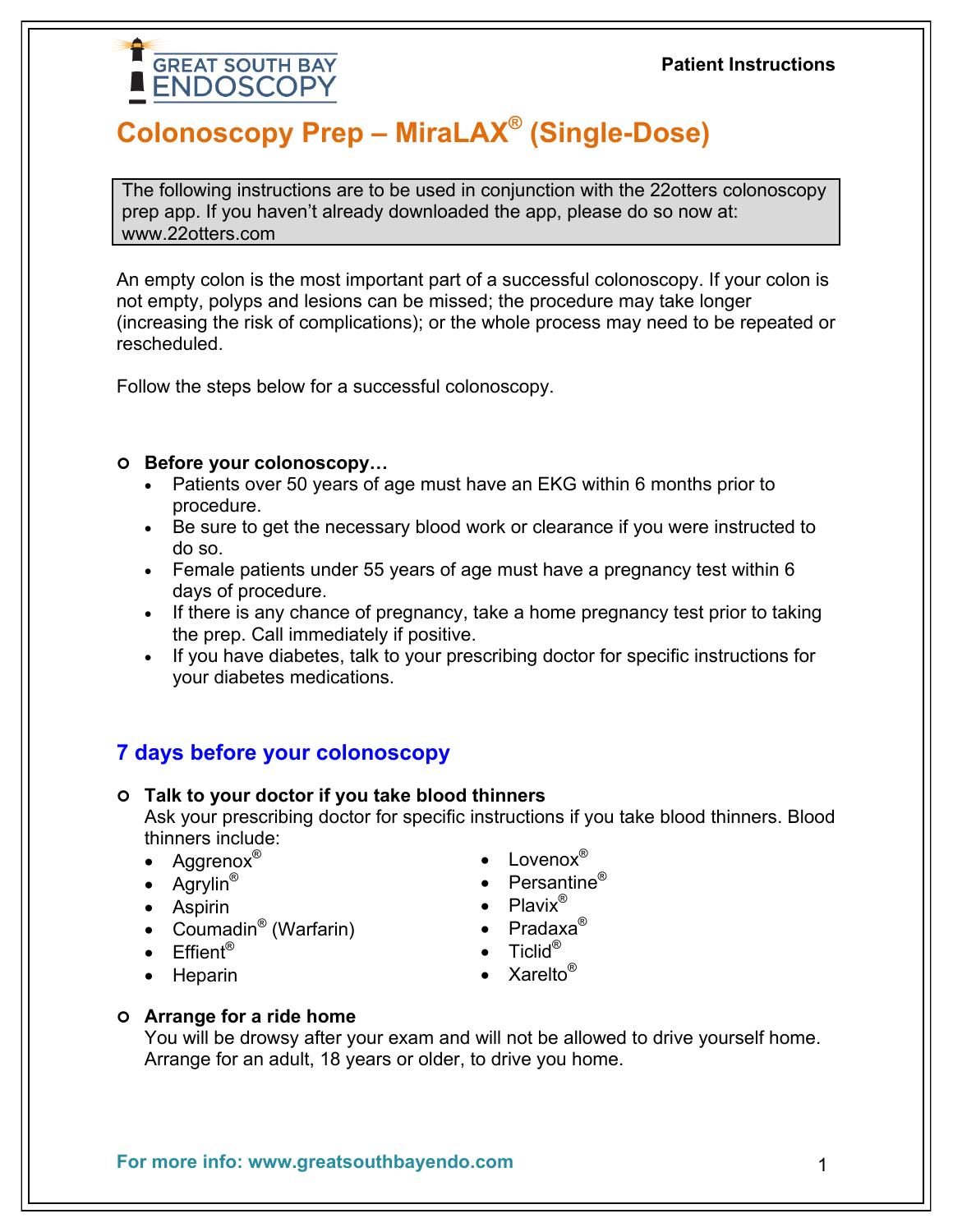# **Patient Instructions**

If you cancel your appointment less than 5 days prior to your procedure, you will be responsible for a \$100 service fee.

# **5 days before your colonoscopy**

### **Stop taking supplements**

These include: iron pills, vitamin E, fiber supplements (Metamucil<sup>®</sup>, Citrucel<sup>®</sup>, Fiberall<sup>®</sup>), and herbal supplements (echinacea, gingko biloba, ginseng, fish oil)

- **Get your bowel prep items** from the drug store:
	- **MiraLAX**®
		- Get an 8.3 oz (238g) bottle. Available without prescription.
	- **Magnesium Citrate** (Citrate of Magnesia)
		- Get one (1) 10 oz bottle. Available without prescription.
		- Choose **green** color.

### **Clear Liquid**

- Get 64 ounces of clear liquid, such as Gatorade<sup>®</sup>, apple juice, white grape juice, lemonade...etc. Either a 64 oz bottle, or two 32 oz bottles.
- If you are diabetic, remember to use sugar-free liquids like Crystal Light<sup>®</sup> and unsweetened iced tea.
- No **red** or **purple** colors.

# **Petroleum jelly (vitamin A&D ointment)**

 To help with comfort during your bowel prep, you can apply some petroleum jelly or vitamin A&D ointment to your bottom or anus after each bowel movement. You can also use Vaseline®, Destin®, Tucks®, or zinc oxide.

# **4 days before your colonoscopy**

### **Stop eating high-fiber foods**

Fibers from these foods can remain in the colon and clog the scope. High-fiber foods include:

- fresh and dried fruit
- nuts, seeds (flax, sunflower, quinoa)
- oatmeal, granola, bran
- popcorn
- pureed foods
- raw vegetables w/ skins and seeds (beans, corn, onions, peas, tomatoes)
- $\bullet$  thick, pulpy fruit juices
- tough meat
- whole grain bread, cereals, pasta



**Get MiraLAX®** & Magnesium **Citrate** 

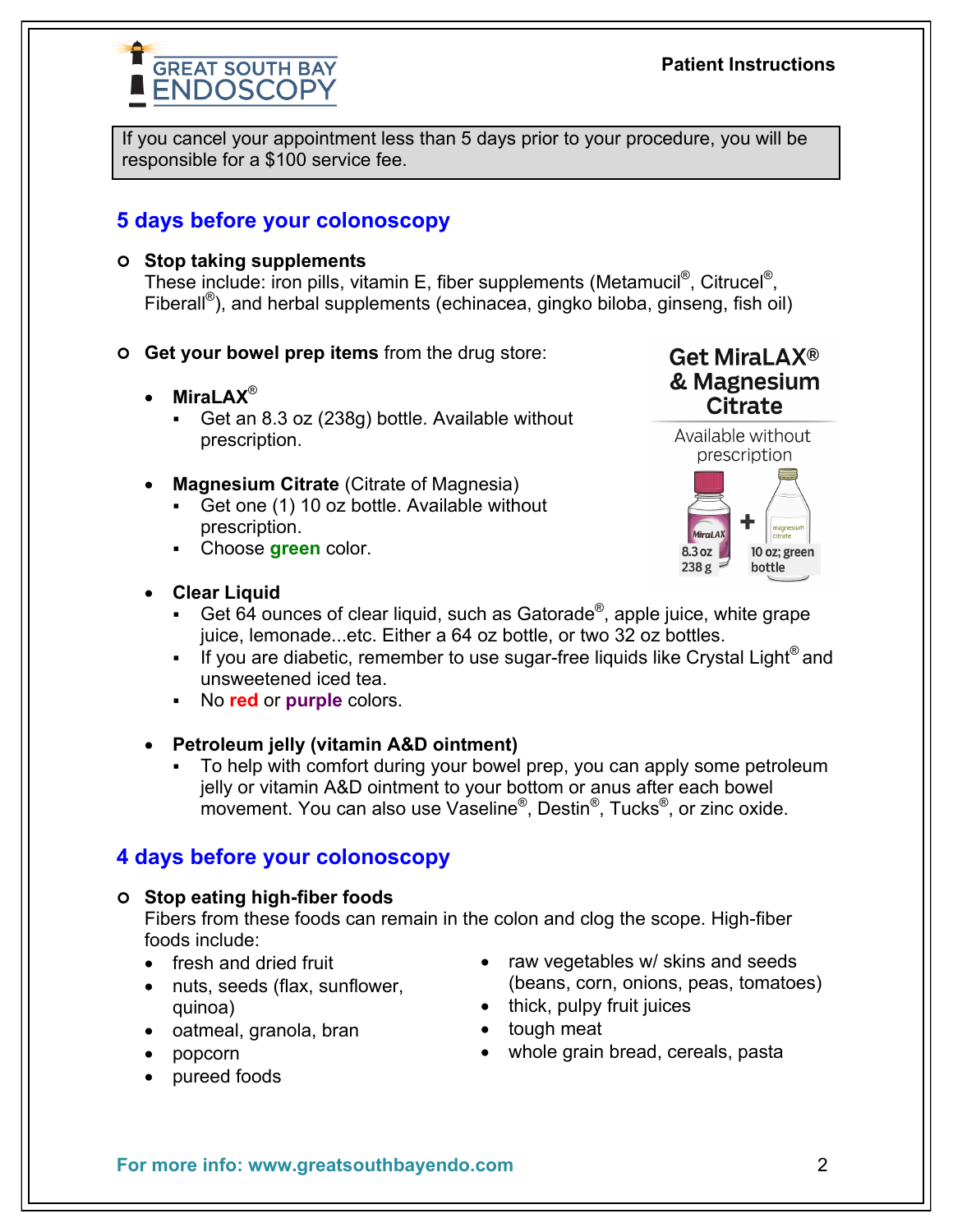#### $\checkmark$  Some people find drinking the mixture through a straw at the back of the tongue

helps improve the taste. You can also suck on a lemon wedge after each glass.

 $\checkmark$  Drink plenty of clear liquids during and after bowel-prep process to help prevent dehydration.

**For more info: www.greatsouthbayendo.com**

### **1 day before your colonoscopy**

**GREAT SOUTH BAY ENDOSCOPY** 

#### **Stop eating solid food, milk and dairy products**

- **No alcohol**
- **Consume clear liquids.** These include:
	- Broth or bouillon
	- Clear juices: apple, white grape, or white cranberry
	- Italian ices
	- Fruit-flavored drinks: Crystal Light<sup>®</sup>
	- Hard candy
	- Honey
	- $\bullet$  JELL-O $^\circ$

# Sprite<sup>®</sup>, 7-Up<sup>®</sup>

• Popsicles<sup>®</sup>

- Sorbet
- Sports drinks: Gatorade<sup>®</sup>, Powerade®

Plain coffee and tea

• Soda: ginger ale, cola,

Water

#### No **red**, **blue**, **orange**, or **purple** colors.

Medicines should be taken on your regular schedule unless otherwise directed.

#### **Start your bowel prep**

#### **9am – mix the laxative:**

- Mix MiraLAX<sup>®</sup> 8.3 oz (238 g) bottle with 64 oz of the clear liquid of your choice.
	- Add your clear liquid and the whole bottle of MiraLAX<sup>®</sup> into a large mixing container. Stir until completely dissolved. Refrigerate.

#### **3pm – drink Magnesium Citrate (Citrate of Magnesia):**

 Drink the entire 10 oz bottle of green Magnesium Citrate.

#### **4pm – start drinking the laxative mixture:**

- Start drinking 8  $\alpha$  of the MiraLAX<sup>®</sup> mixture every 15 minutes until the entire container is gone (64 oz).
- Starting at midnight, you may have nothing by mouth, including water.



3